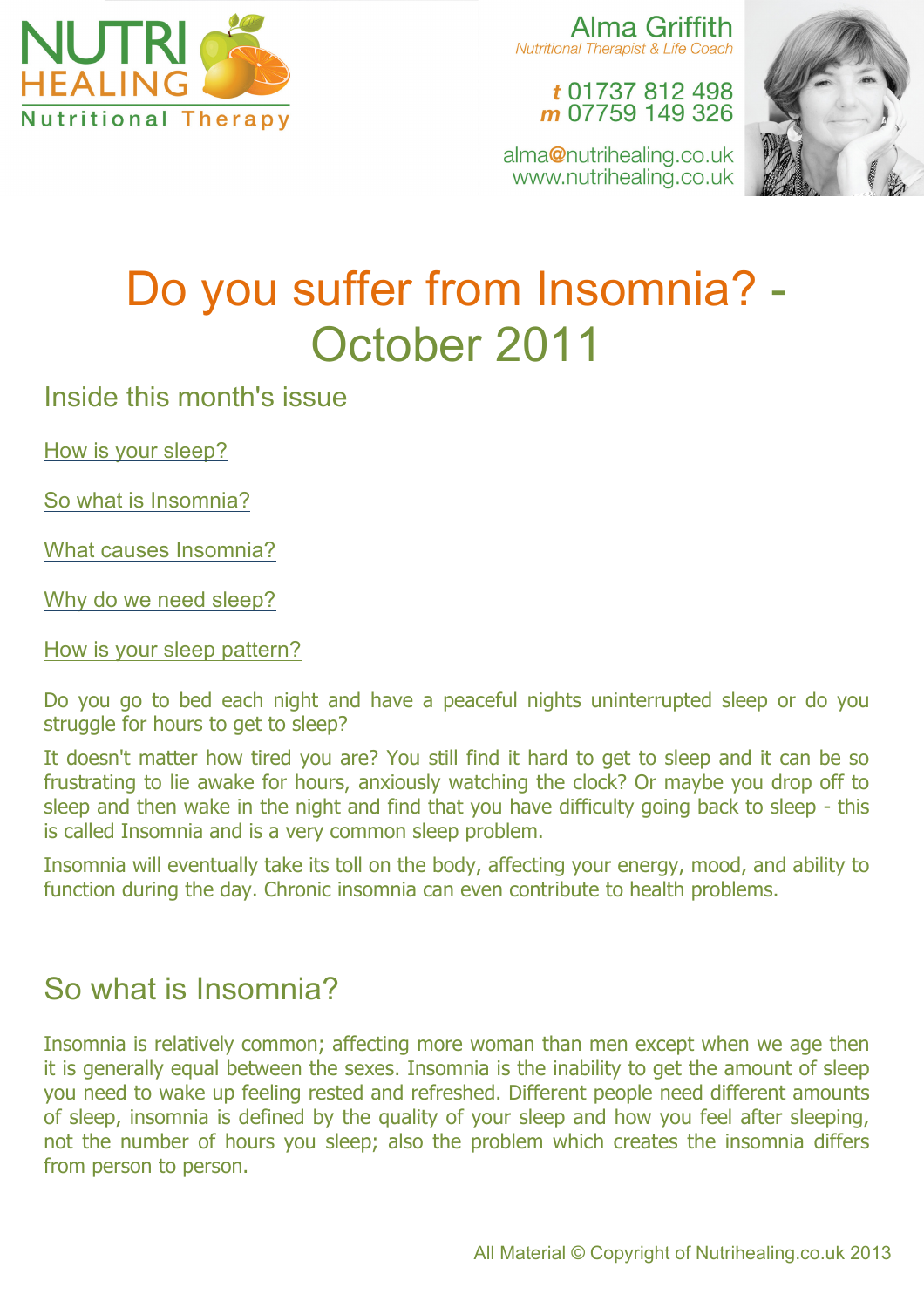## **Signs of insomnia**

Difficulty falling a sleep despite being tired Waking up frequently during the night Trouble getting back to sleep when awakened during the night Relying on sleeping pills or alcohol to fall asleep Constantly waking very early in the morning Drowsiness, irritability, lack of concentration or fatigue during the day

# What causes Insomnia?

There are many factors, which can cause Insomnia; it could be something as simple as drinking too much caffeine during the day or a more complex issue like an underlying medical condition or feeling overloaded with responsibilities causing anxiety and depression. The phase could be acute (just a few days) or chronic (failure to get an entire nights sleep over a one-month period).

#### **Below is a list of possible causes:**

An acute bout of stress (worrying about day to day problems), jetlag, bereavement, relationship problems Chronic stress - anxiety/worry - underlying mental or physical issue - Depression unresolved emotional issues Medication (drugs) - side effects Environmental noises - neighbours, traffic Hormones - menopause Chronic pain Erratic sleep patterns - late nights, too much caffeine or alcohol Health problems Sleep apnoea Worn-out mattress/bed or too soft/too firm mattress. Uncomfortable pillow Poor nutritional habits -eating too close to bedtime Lack of magnesium & calcium can cause you to wake in the night and find yourself unable to get back to sleep.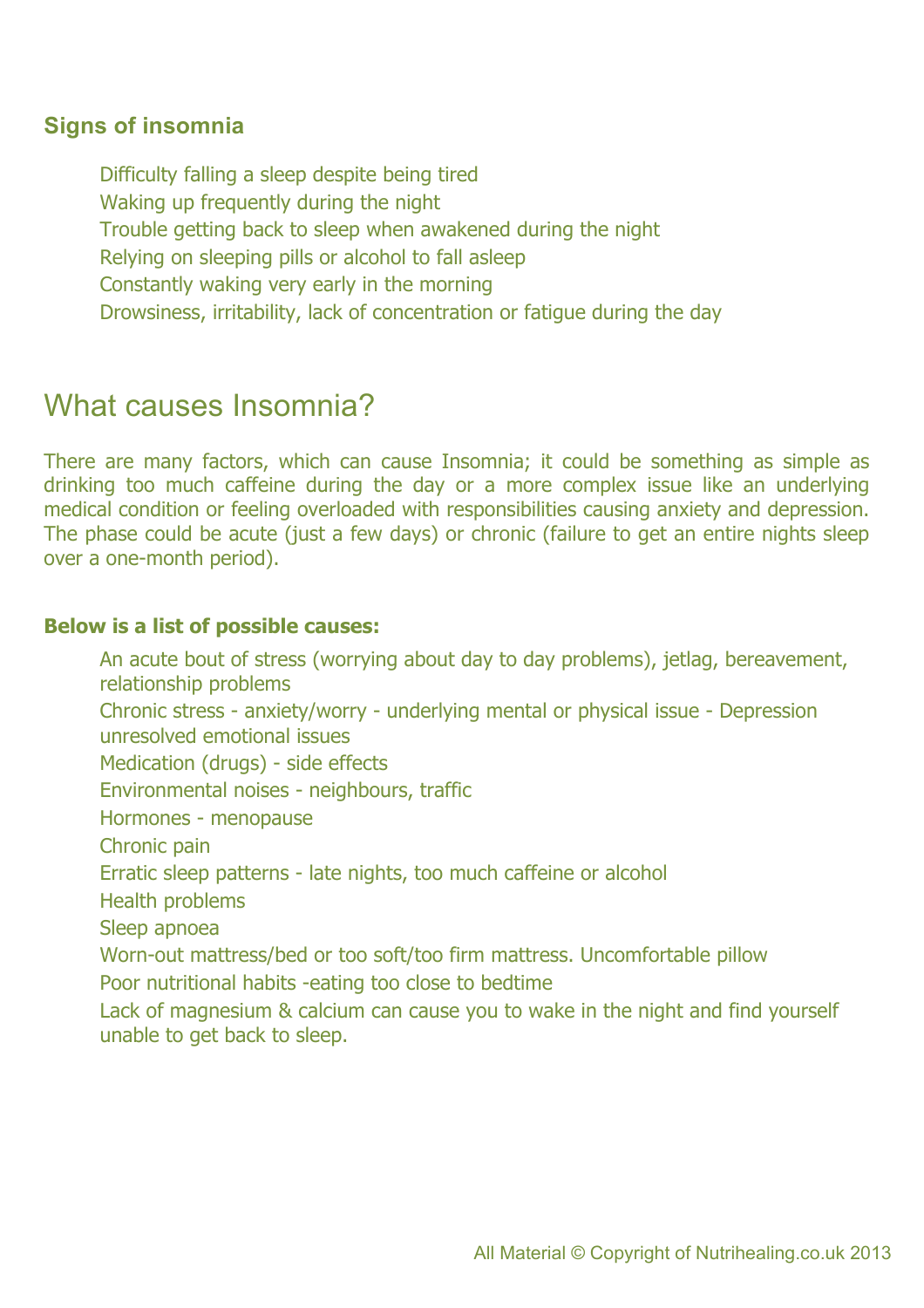# Why do we need sleep?

Sleep is the time the body can undergo repair and detoxification. We know that we need sleep. We know that during sleep our body's cells repair themselves, growth hormones are released, our minds processes information, and we re-energize. We have to sleep because it is essential to maintaining normal levels of cognitive skills such as speech, memory, innovative and flexible thinking. In other words, sleep plays a significant role in brain development.

Sleep deprivation not only has a major impact on cognitive functioning but also on emotional and physical health such as high blood pressure and an increase risk of obesity. Research suggests that appetite-regulating hormones are affected by sleep and that sleep deprivation could lead to weight gain. In two studies, people who slept five hours or less per night had higher levels of ghrelin - a hormone that stimulates hunger - and lower levels of the appetite-suppressing hormone leptin than those who slept eight hours per night. So make sure getting adequate sleep is your number one priority if you are gaining weight!

### *Tips to improve your Sleep pattern*

Once you find the cause of your insomnia then you can make changes to improve the quality of your sleep.

- $\circ$  Keep a diary of what you have been doing during the day daytime habits, sleep routines, exercise, eating habits, alcohol intake, caffeine intake.
- o Check the condition of your mattress, pillows are they comfortable or worn out.
- o Remove stimulating habits such as late-night TV, Internet surfing, video games, etc.
- o Try and keep a regular sleep schedule as far as possible going to bed and getting up at the same times each day - this will help your body get back into a regular sleep rhythm.
- o Keep your bedroom quiet free from noise, dark and well ventilated.
- o Prepare your brain for sleep (melatonin helps regulate sleep), increase light exposure during the day and increase soft lighting at night. Avoiding any bright light before bedtime.
- $\circ$  If you have trouble sleeping get out of bed and do something relaxing reading, taking a warm bath, listening to relaxing and soothing music. When you feel sleepy go back to bed.
- $\circ$  Use relaxation techniques deep breathing, visualization and meditation. Focus on relaxing every muscle in your body starting from you feet and working up to your head, be aware of your breathing.
- o Deal with your stress, anxiety, worries or depression by seeing a specialist or therapist that can help you to work through and let go of any emotional issues.